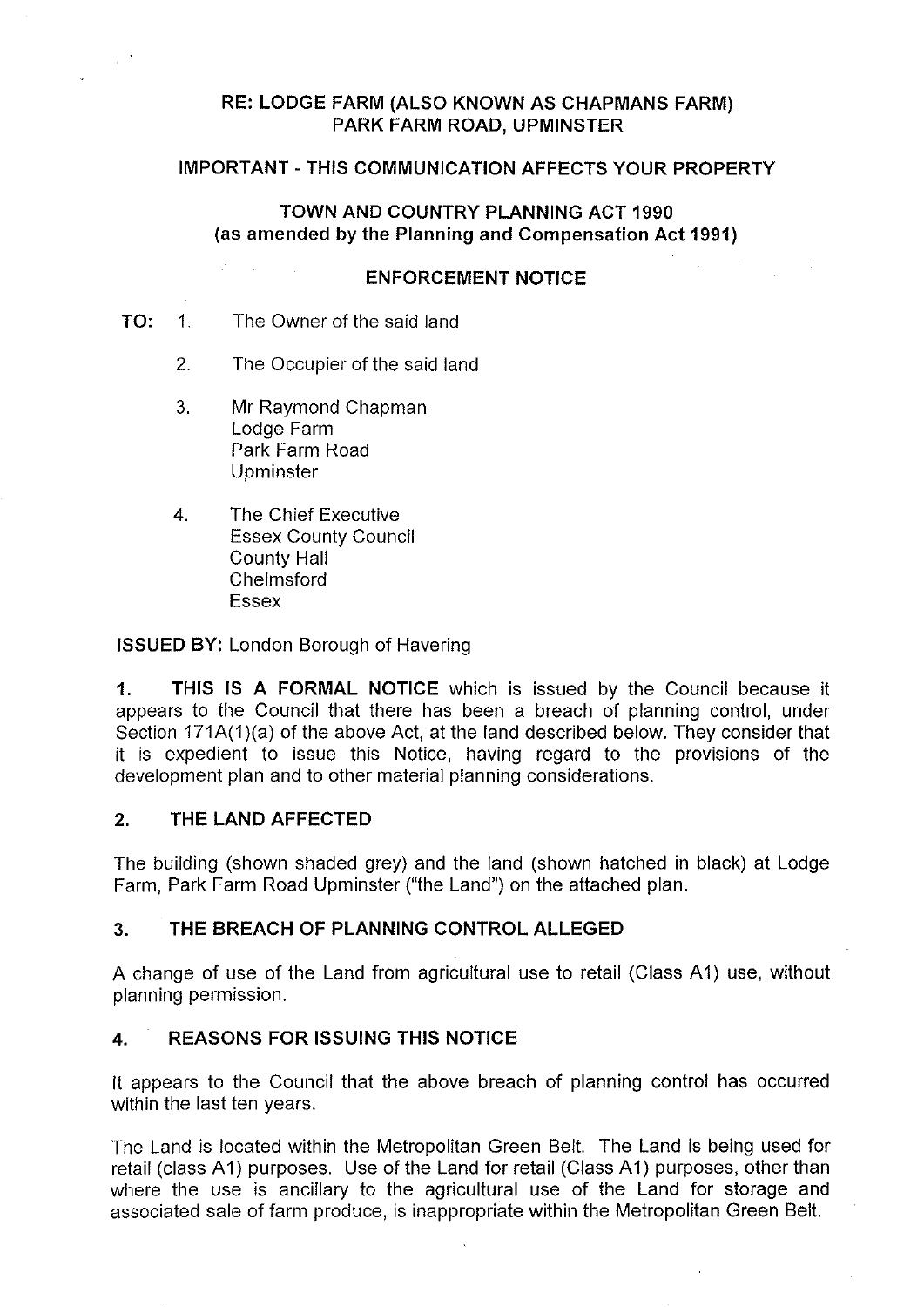Use of the Land for retail (class A1) activities gives rise to an increase in traffic movements to and from the Land, creating concerns for highway safety.

The visual amenity of the Land is also decreased because of the utilisation of external storage, erection of advertisements, and additional customer parking and delivery areas.

The Council do not consider that planning permission should be given, because planning conditions cannot overcome the problems of increased visual intrusion and traffic movements to and from on the Land.

In making its decision to issue this Notice, the Council considered that the unauthorised use is contrary to the following policies of the Local Development Framework: policies DC61 and DC45. PPG2 is also relevant.

# **5. WHAT YOU ARE REQUIRED TO DO**

(i) Cease using the Land for retail (class A1) purposes.

Time for compliance: 3 months from the effective date of this notice.

(ii) Restore the use of the Land to a use consistent with agricultural purposes, including the sale of goods only produced or grown on the Land.

Time for compliance: 3 months from the effective date of this notice.

(iii) Remove all advertising signs, machinery, chilled cabinets and storage cabinets installed on the Land for use in connection with retail (Use Class A1).

Time for compliance: 3 months from the effective date of this notice.

# **6. WHEN THIS NOTICE TAKES EFFECT**

This Notice takes effect on 3 March 2010, unless an appeal is made against it beforehand.

Dated: 20 January 201 Heal Signed: Authorised Officer

on behalf of London Borough of Havering Town Hall Main Road Romford RM1 3BD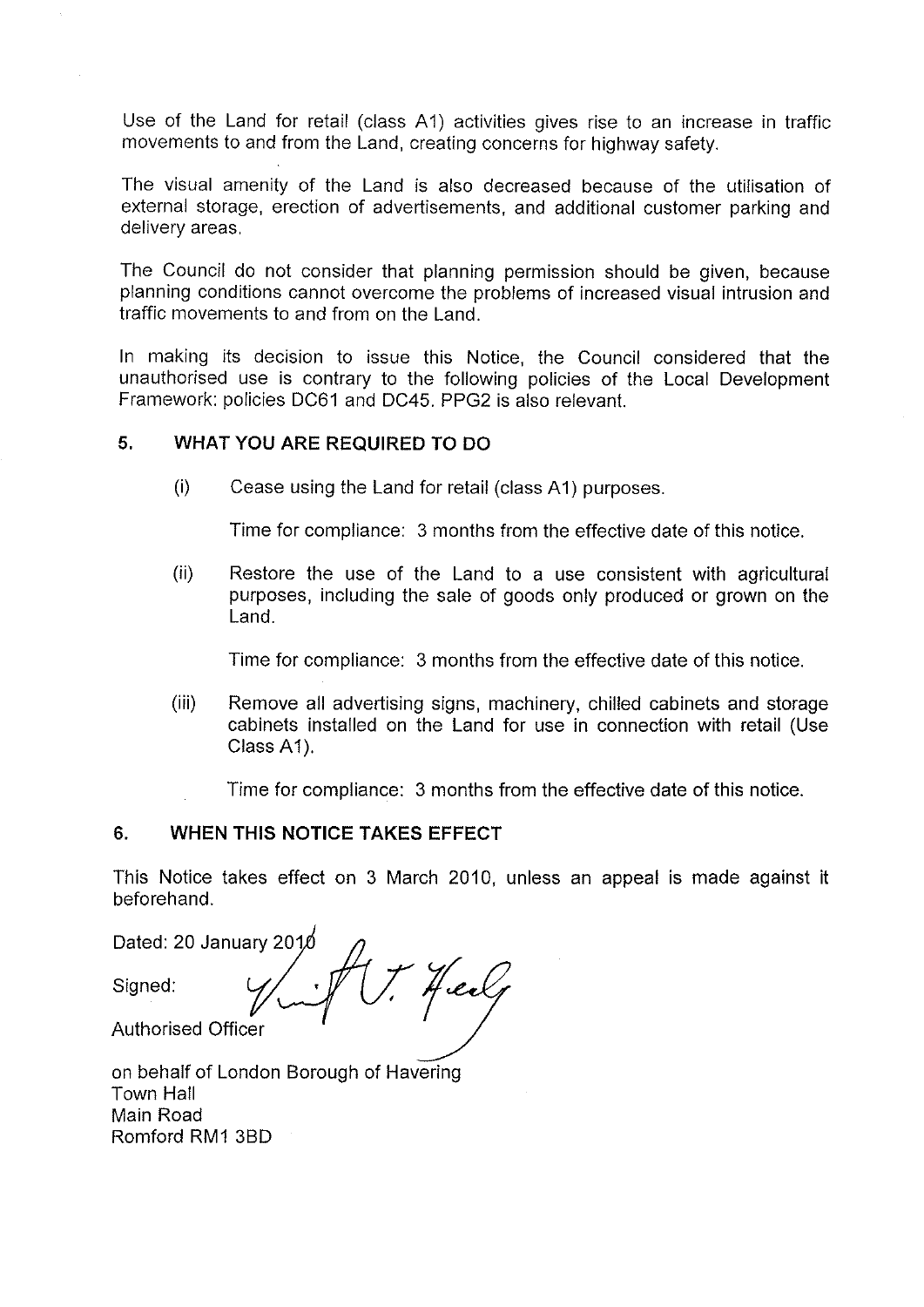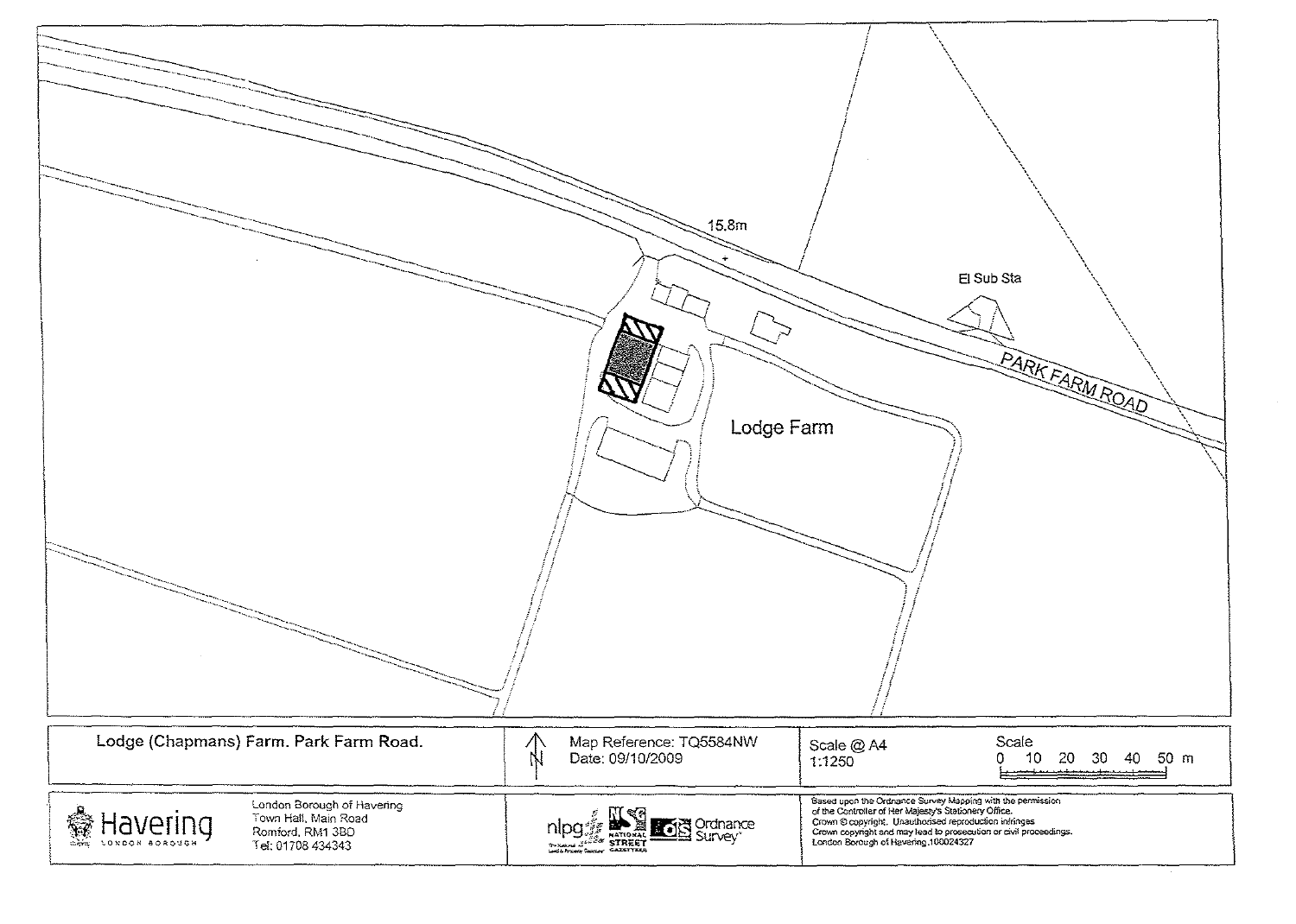### **YOUR RIGHT OF APPEAL**

You can appeal against this Enforcement Notice to the Secretary of State by 3 March 2010. Further details are given in the attached explanatory note.

### **WHAT HAPPENS IF YOU DO NOT APPEAL**

If you do not appeal against this Enforcement Notice, it will take effect on 3 March 2010 and you must then ensure that the required steps for complying with it, for which you may be held responsible, are taken within the period specified in the Notice.

**FAILURE TO COMPLY WITH AN ENFORCEMENT NOTICE WHICH HAS TAKEN EFFECT CAN RESULT IN PROSECUTION AND/OR REMEDIAL ACTION BY THE COUNCIL.** 

 $\mathcal{H}_{\mathrm{c}}$ 

 $\sim 10^{-10}$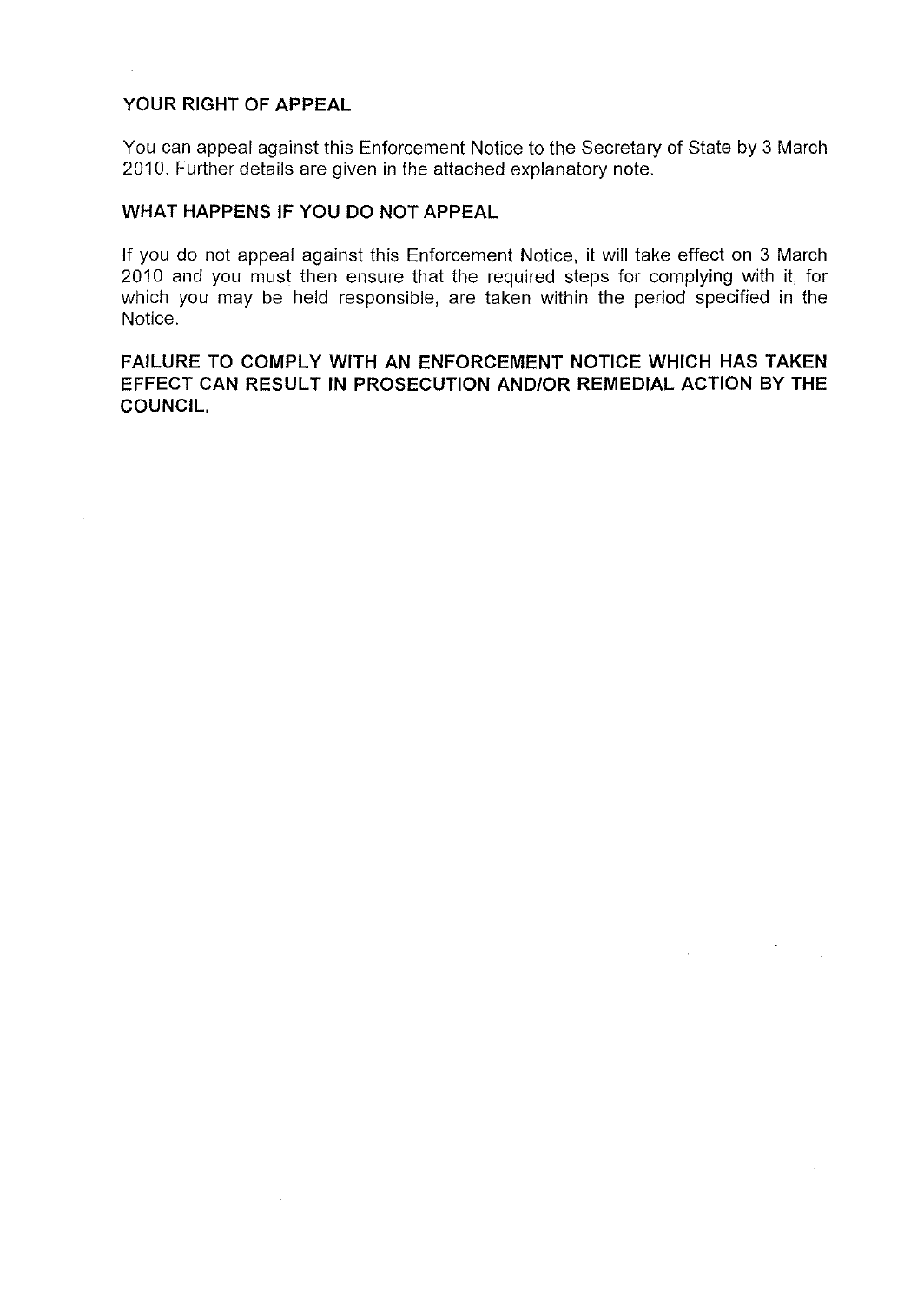# **EX PLANA TORY NOTES**

## **STATUTORY PROVISIONS**

A summary of Sections 171A, 1718 and 172 to 177 of the Town and Country Planning Act 1990 (as amended) is enclosed with this Notice.

# **YOUR RIGHT OF APPEAL**

You can appeal against this Notice, but any appeal must be in writing and received, or posted (with the postage paid and properly addressed) in time to be received in the ordinary course of the post, by the Secretary of State before 3 March 2010.

If you intend to appeal against this Notice you should follow the instructions given on the information sheet from the Planning Inspectorate which accompanies this Notice.

## **GROUNDS OF APPEAL**

The grounds of appeal are set out in Section 174 of the Town and Country Planning Act 1990 (as amended) you may appeal on one or more of the following grounds:-

- (a) that, in respect of any breach of planning control which may be constituted by the matters stated in the Notice, planning permission ought to be granted, or as the case may be, the condition or limitation concerned ought to be discharged;
- (b) that those matters have not occurred;
- (c) that those matters (if they occurred) do not constitute a breach of planning control;
- (d) that, at the date when the notice was issued, no enforcement action could be taken in respect of any breach of planning control which may be constituted by those matters;
- (e) that copies of the Enforcement Notice were not served as required by section 172;
- (f) that the steps required by the notice to be taken, or the activities required by the notice to cease, exceed what is necessary to remedy any breach of planning control which may be constituted by those matters or, as the case may be, to remedy any injury to amenity which has been caused by any such breach;
- (g) that any period specified in the notice in accordance with section 173(9) falls short of what should reasonably be allowed.

Not all these grounds may be relevant to you.

# **PLANNING APPLICATION FEE**

Should you wish to appeal on ground (a) - that planning permission should be granted for the unauthorised use - then a fee of £335 is payable both to the Secretary of State and to the Council, making the total fees payable £670. If the fees are not paid then that ground of appeal will not be valid.